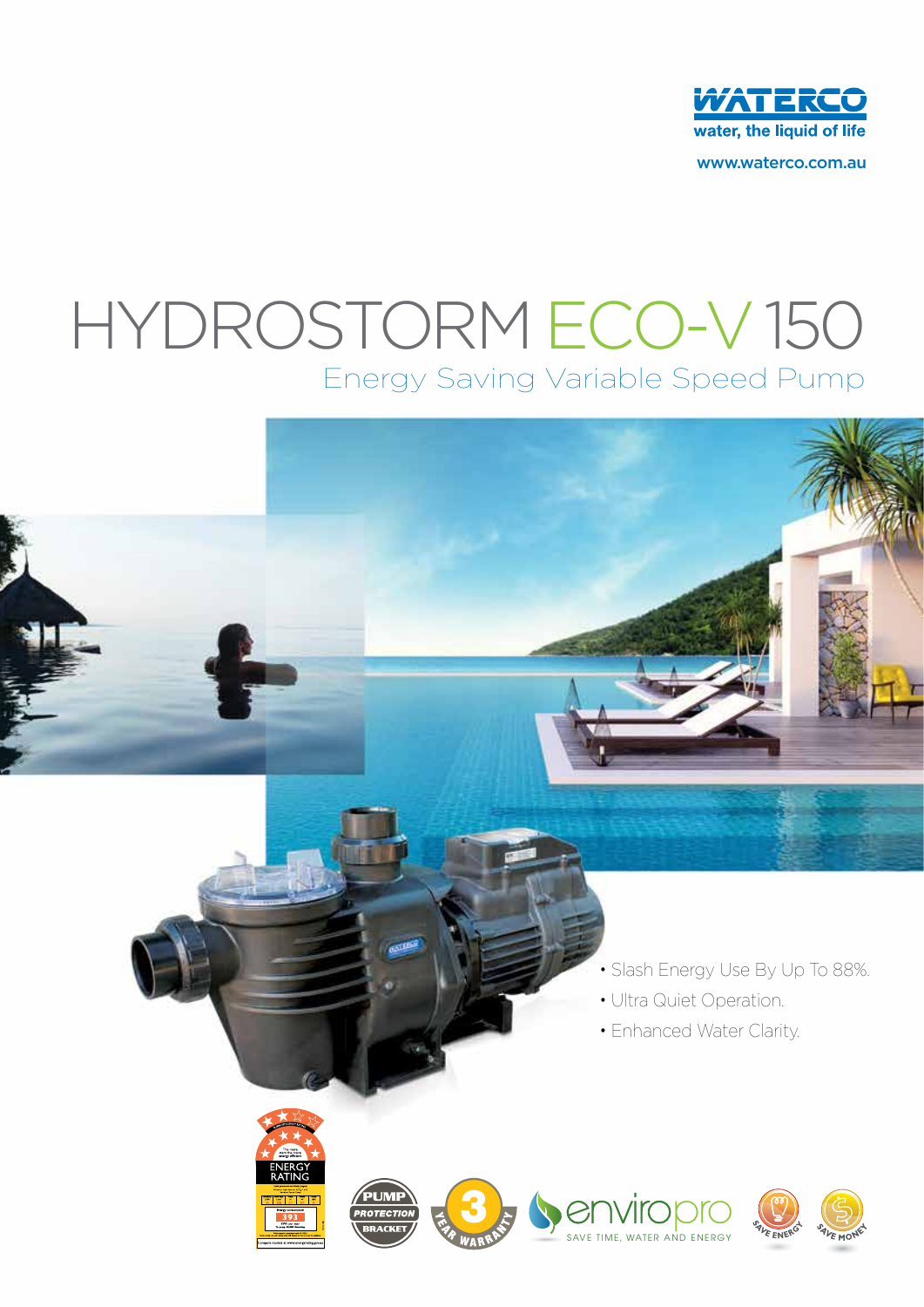

# Hydrostorm ECO-V 150

Energy Saving Variable Speed Pump

Hydrostorm ECO-V 150 is designed to have all the extra power you need to cope with modern day swimming pool designs, but is equipped with an energy saving variable speed motor that offers the finest adjustment in operating speed with 25 RPM increments, allowing fine tuning of the pump's motor speed to perfectly match the flow requirements of the swimming pool, maximising energy savings and minimising pump noise.

- Energy Rating of 8 Stars
- Variable permanent magnet brushless DC motor
- Ultra quiet operation

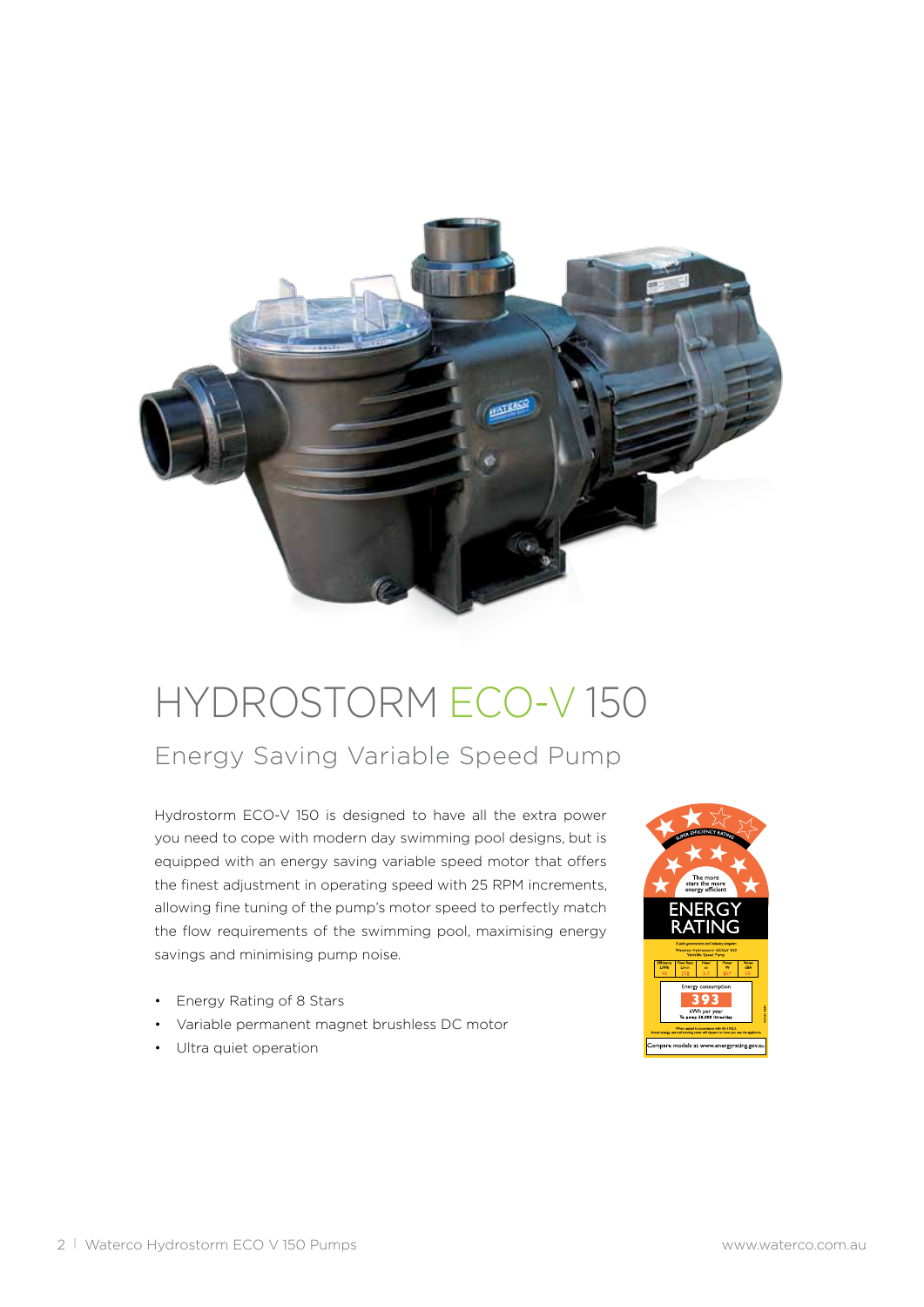## SLASH ENERGY USE BY UP TO 88%.

### Energy Saving

A pool filtration system does not require to be operated at a pump's maximum water flow rate as with the use of a conventional pool pump limited to one speed. In fact, your pool's filtration efficiency improves at lower flow rates.

As a pool's filtration cycle occupies 99% of the run time of a pool pump, you can operate the Hydrostorm ECO-V 150 on its low (ECO) speed setting for a majority of its running time, leading to a potential 88% savings in energy.

Equipped with the very latest variable speed permanent magnet brushless DC motor, Hydrostorm ECO-V 150 is capable of lowering its motor speed, reducing water flow and lowering its energy consumption.



### Variable Speed Options

Hydrostorm ECO-V 150's variable speed options cater for most pool functions.

High speed Vacuuming and backwash – 1% of the time

 Medium speed Automatic pool cleaners

Low speed Filtration – 99% of the time

#### Variable speed

Hydrostorm ECO-V 150 has 3 factory set speed options ECO (low), MED & HIGH but with the additional advantage of fine adjustment in operating speed with 25 RPM increments, allowing fine tuning of the pump's motor speed to perfectly match the flow requirements of the swimming pool, maximising energy savings and minimising pump noise.



PERFECTI Y MATCH flow requirements and maximise energy savings.

Waterco Hydrostorm ECO V 150 Pumps | 3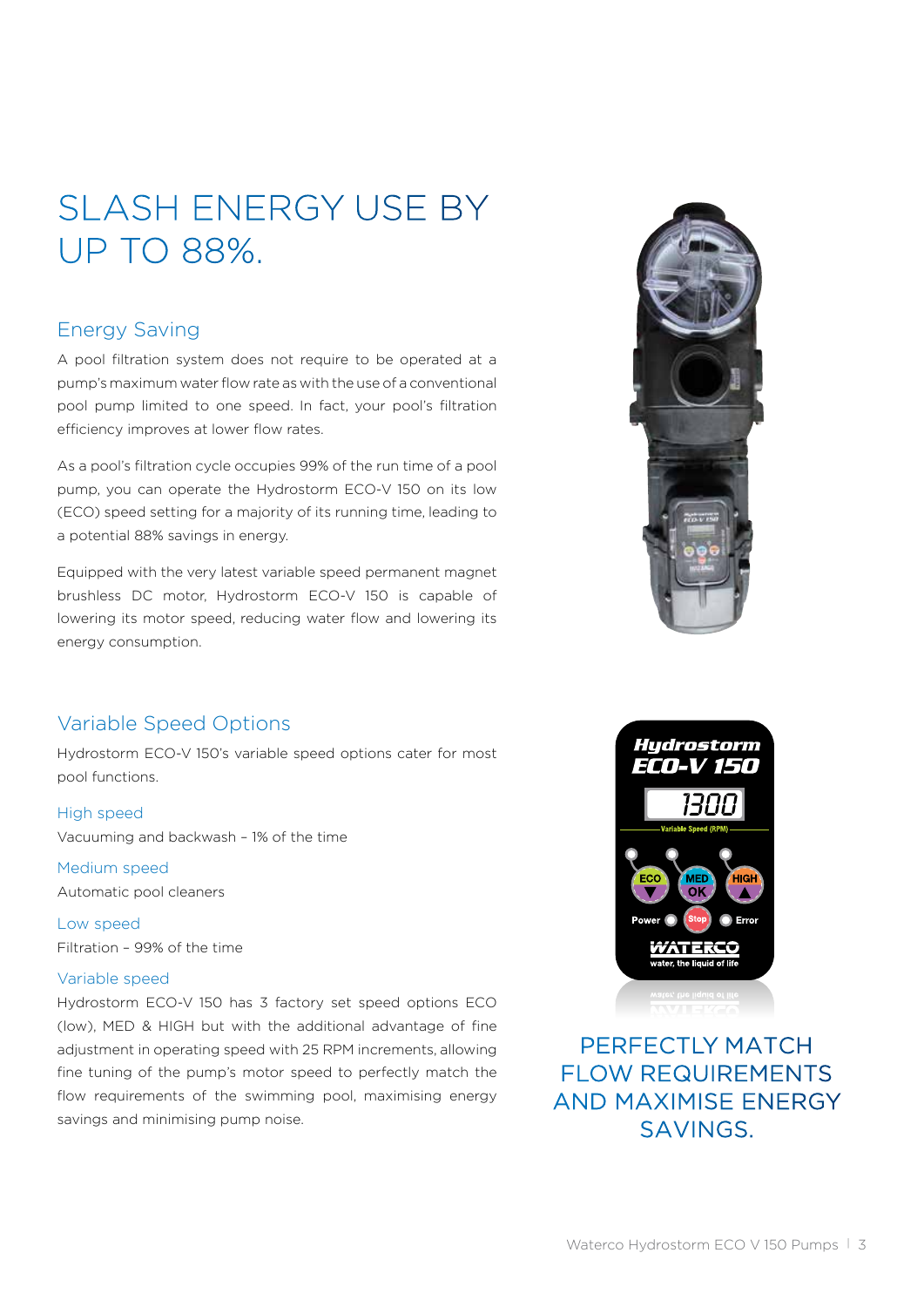## SAVE HUNDREDS OF DOLLARS OFF YOUR ENERGY BILLS.

### Ultra Quiet

Hydrostorm ECO-V 150 operates most economically and with the lowest noise level at its low speed setting. Its low speed setting significantly reduces the pump's vibration, motor noise and water turbulence to an ultra low 55 decibels (dBA).

### Off-Peak Operation

Its low noise levels enable it to be operated at times that are not allowable for conventional pool pumps. A Hydrostorm ECO-V 150 allows you to take advantage of off-peak electrical tariff periods, without upsetting your neighbours.



### ENHANCE WATER CLARITY

### Benefit of Slow Flow

Lowering a pumps flow rate not only significantly decreases the pump's energy requirements, but also reduces water flow resistance in your pool equipment and plumbing. Even though you may need to operate the Hydrostorm ECO-V 150 longer, it is far more efficient pumping low water flow compared to high water flow.

A slow flow rate also has the added benefit of improving your pool's filtration efficiency, enhancing the clarity of your swimming pool water. Plus your automatic chemical dosers and salt chlorinators are also more effective when the pool water is circulated longer.

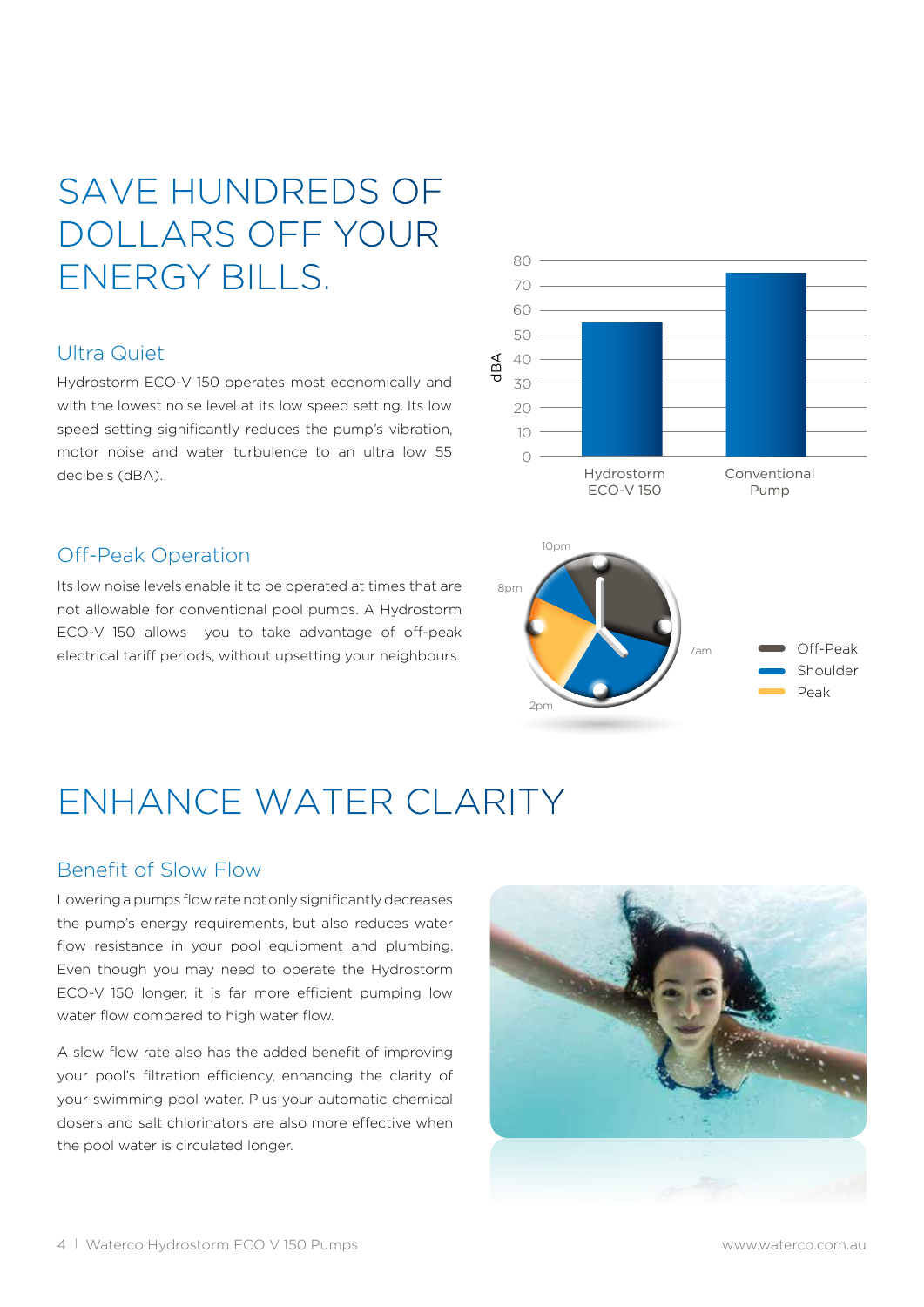### Key Features



 Motor protection bracket. This protection bracket adds a 61mm separation between the pump wet end and motor. The bracket also has larger drain holes for improved draining of any water leaks due to long term usage wear of the main mechanical seal.

8

6

3

9

 $\bullet$ 

6

 $\bf{0}$ 

- 1. Variable speed control panel, IP55 rating
- 2. Permanent magnet brushless Variable speed DC motor
- 3. UV stabilised & corrosion resistant
- 4. 50mm quick connect barrel unions for UPVC pipe
- 5. Clear basket lid & large 2.1 litre strainer basket
- 6. High grade carbon / graphite mechanical seal with 316 stainless steel spring assembly
- 7. Strong single piece glass filled thermoplastic pump body
- 8. Drain plugs
- 9. Stable support base

5

 $\omega$ 

 $\overline{a}$ 

 $\overline{\mathbf{o}}$ 

8

- 10. Hydraulically efficient impeller and diffuser design
- 11. Fan cooled thermal overload protection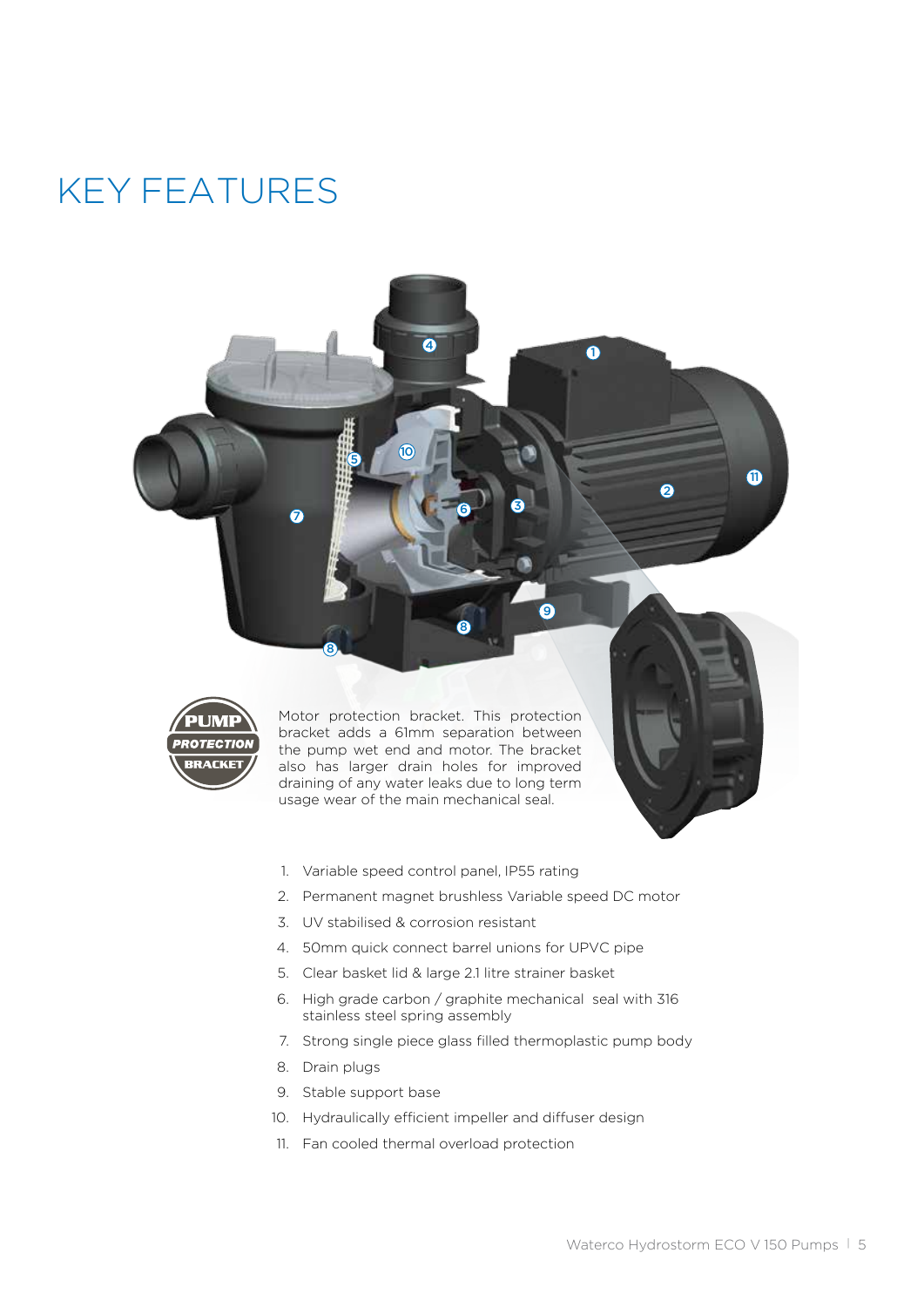





### **Warranty**

| Pumps,                                                                              | 3 years<br>(conditional)* |
|-------------------------------------------------------------------------------------|---------------------------|
| Wet End                                                                             | 3 years                   |
| Motor, mechanical seal, hair & lint pot<br>lid, o'ring, basket, impeller & diffuser | 2 years                   |
| Commercial applications                                                             | 1 year                    |
|                                                                                     |                           |

\*Please refer to Waterco's warranty terms and conditions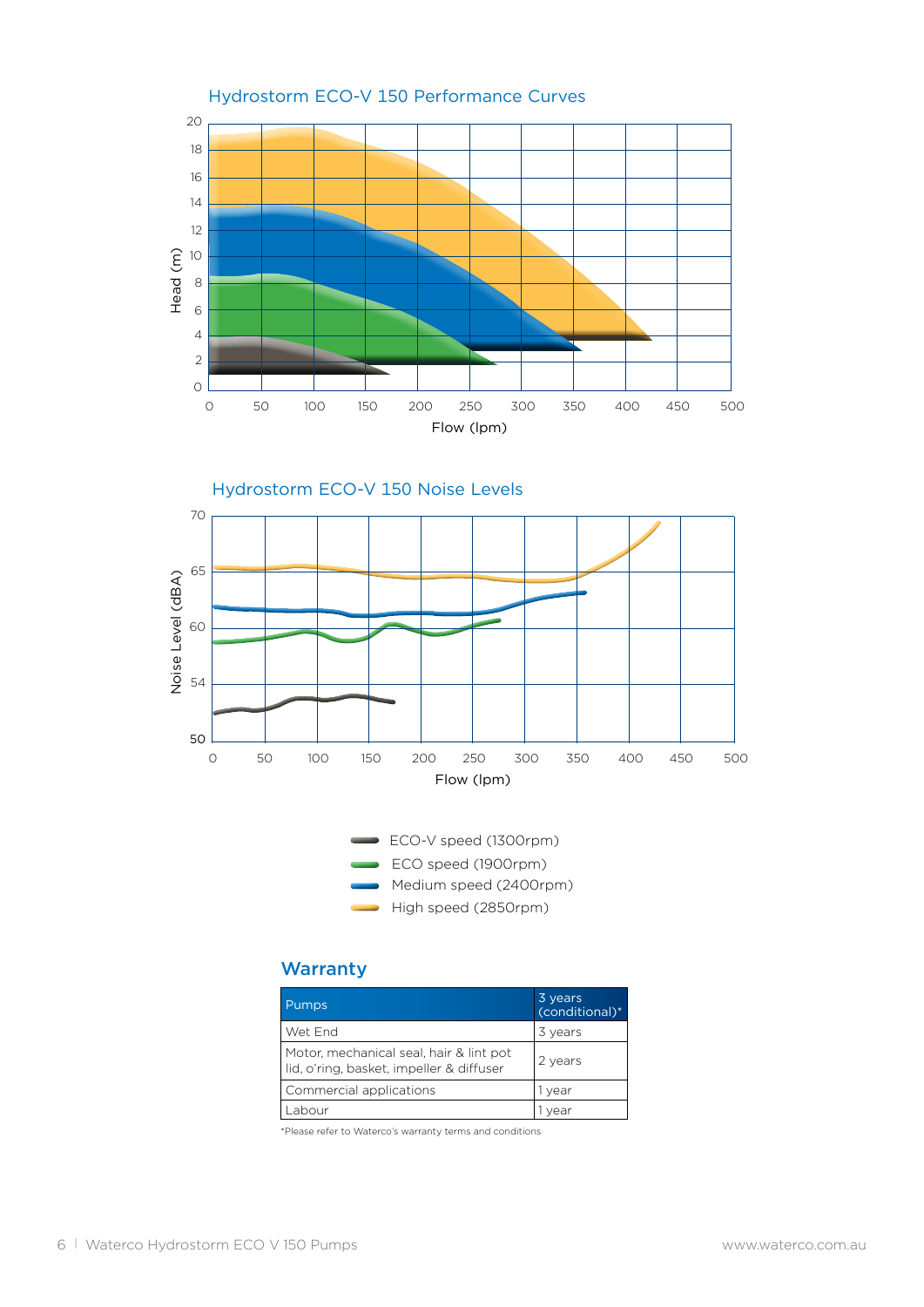### Specifications

|      |      |      | Length   Height   Width   Packaged   Inlet/Outlet  <br>$(mm)$ (mm) (mm) Weight (kg) | (mm) | Strainer<br>Basket (It) |
|------|------|------|-------------------------------------------------------------------------------------|------|-------------------------|
| -771 | -340 | -227 | 14.                                                                                 | 50   |                         |

### ECO-V speed (1300rpm)

| Pump Total | <b>Flow</b> | Motor<br>Head (m) $\left \text{Rate (lpm)}\right $ Input (kW) | Amps | <b>Noise</b><br>Level<br>(dBA) |
|------------|-------------|---------------------------------------------------------------|------|--------------------------------|
| 17         | 150         | 0.16                                                          | 14   | 55.7                           |
| 22         | 131         | 0.16                                                          | 14   | 56.0                           |
| 26         | 118         | O 16                                                          | 1Δ   | 55.6                           |

#### Medium speed (2410rpm)

| Pump Total Flow Motor<br>Head (m) Rate (lpm) Input (kW) |     |      | Amps | Noise <sup>1</sup><br>Level<br>(dBA) |
|---------------------------------------------------------|-----|------|------|--------------------------------------|
| 5.2                                                     | 309 | O 78 | 5.5  | 697                                  |
| 69                                                      | 280 | O 78 | 55   | 714                                  |
| 88                                                      | 240 | O 78 | 5.5  | 71.5                                 |

### ECO speed (1900rpm)

| Pump Total | <b>Flow</b> | Motor<br>Head (m) Rate (Ipm) Input (kW) | Amps | <b>Noise</b><br>Level<br>(dBA) |
|------------|-------------|-----------------------------------------|------|--------------------------------|
| 30         | 246         | 042                                     | 3.2  | 58.7                           |
| 42         | 216         | 042                                     | 32   | 59.0                           |
| 55         | 18.5        | 0.42                                    | 32   | 61.5                           |

### High speed (2850rpm)

| Pump Total | <b>Flow</b><br>Head (m) Rate (lpm) Input (kW) | Motor | Amps | <b>Noise</b><br>Level<br>(dBA) |
|------------|-----------------------------------------------|-------|------|--------------------------------|
| 64         | 375                                           | 125   | 8.5  | 78.3                           |
| 95         | 336                                           | 126   | 86   | 773                            |
| 12.3       | 290                                           | 126   | 86   | 76.3                           |

### Dimensions (mm)